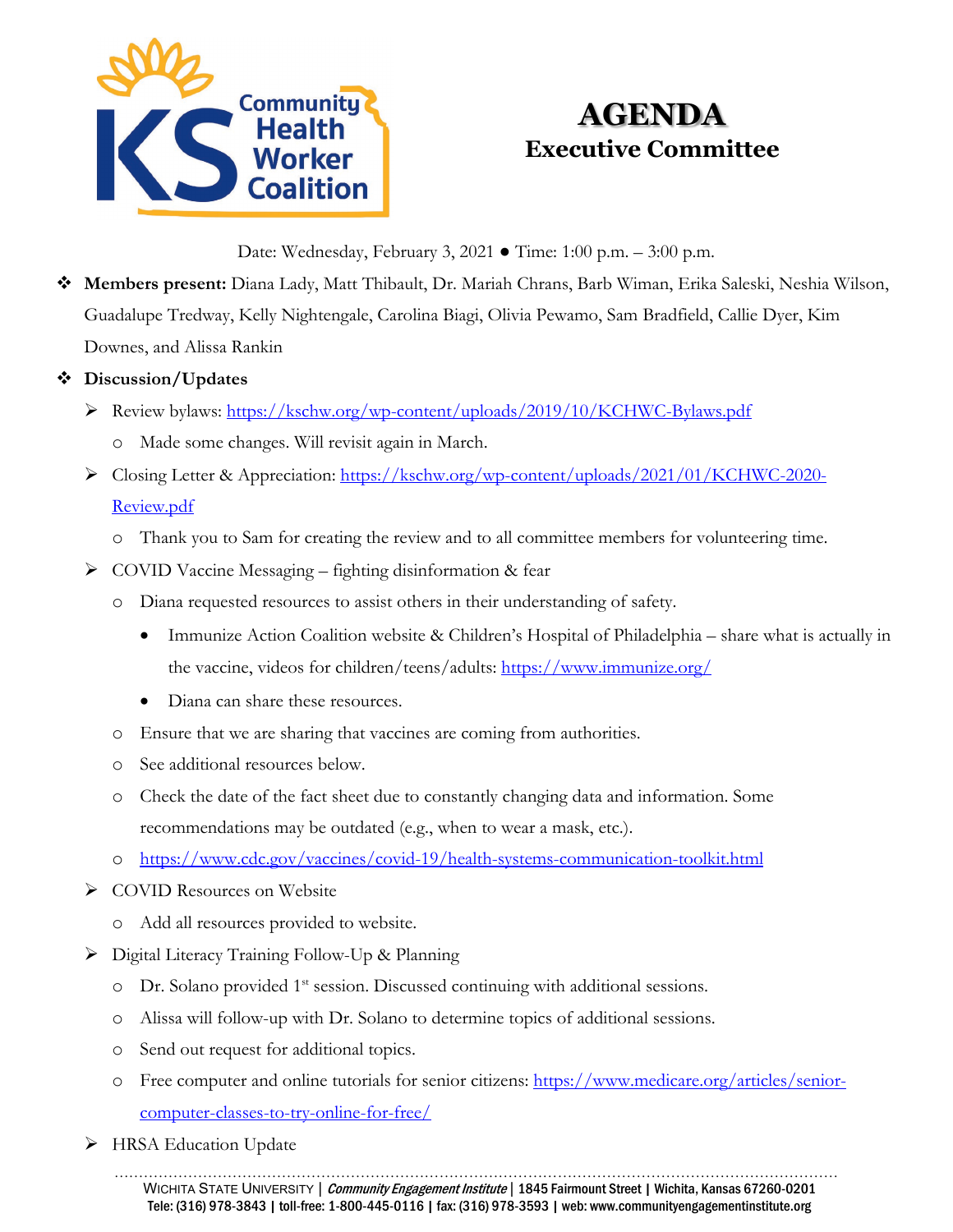- o Partnered with Rae Hutchison from HRSA. They are providing trainings
- o Francheon Francees [https://healingyouralmond.com](https://healingyouralmond.com/)
	- She will provide Trauma Informed Care educational sessions:
		- ♦ 1st Session April 8th-2pm-4pm, 2nd Session April 22th-2pm-3pm, and 3rd Session May 6th 2pm-3pm
		- ♦ Recording of session 1 will be available through May 31st.
	- Licensed Clinical Mental Health Counselor and Certified Trauma Practitioner
- Strategic Plan Review
	- o Updates made.

#### **Committee Updates**

- Advocacy/Sustainability Committees
	- o Dr. Chrans share the bill listed below that works on reducing negative impacts of SDOH matches with CHW related efforts. Legislation information can be found here:
		- [https://barragan.house.gov/wp-content/uploads/2021/01/BARRAG\\_060\\_xml.pdf](https://barragan.house.gov/wp-content/uploads/2021/01/BARRAG_060_xml.pdf)
		- <https://www.tfah.org/wp-content/uploads/2020/08/SDOH-bill-fact-sheet.pdf>
- > Education Committees
	- o Discussed pilot and evaluations
	- o Meet with K-State Research and Extension to get their feedback and plan for cohort #2 that begins in May.
	- o Cohort #2
		- Funded by UMHMF
		- Five funded communities will be joining us: Salina Family Health, Health Core Clinic [Wichita], Bob Wilson Hospital [Ulysses], and Newton Medical Center. The 5<sup>th</sup> location will be announced at a later date.
		- Additional enrollees will be accepted
		- May 17-August 23 on Mondays and Thursdays again
- $\triangleright$  Symposium
	- o Reaching out to Lieutenant Governor David Toland to be the keynote speaker
		- He requested more information about what we would like him to speak on.
	- o Event will be held virtually on 6/8/21 for half-day session due to continued COVID safety. Additional hour sessions will be held throughout the remainder of the year.
- $\triangleright$  Community of Practice
	- o Not held in January but will convene in February.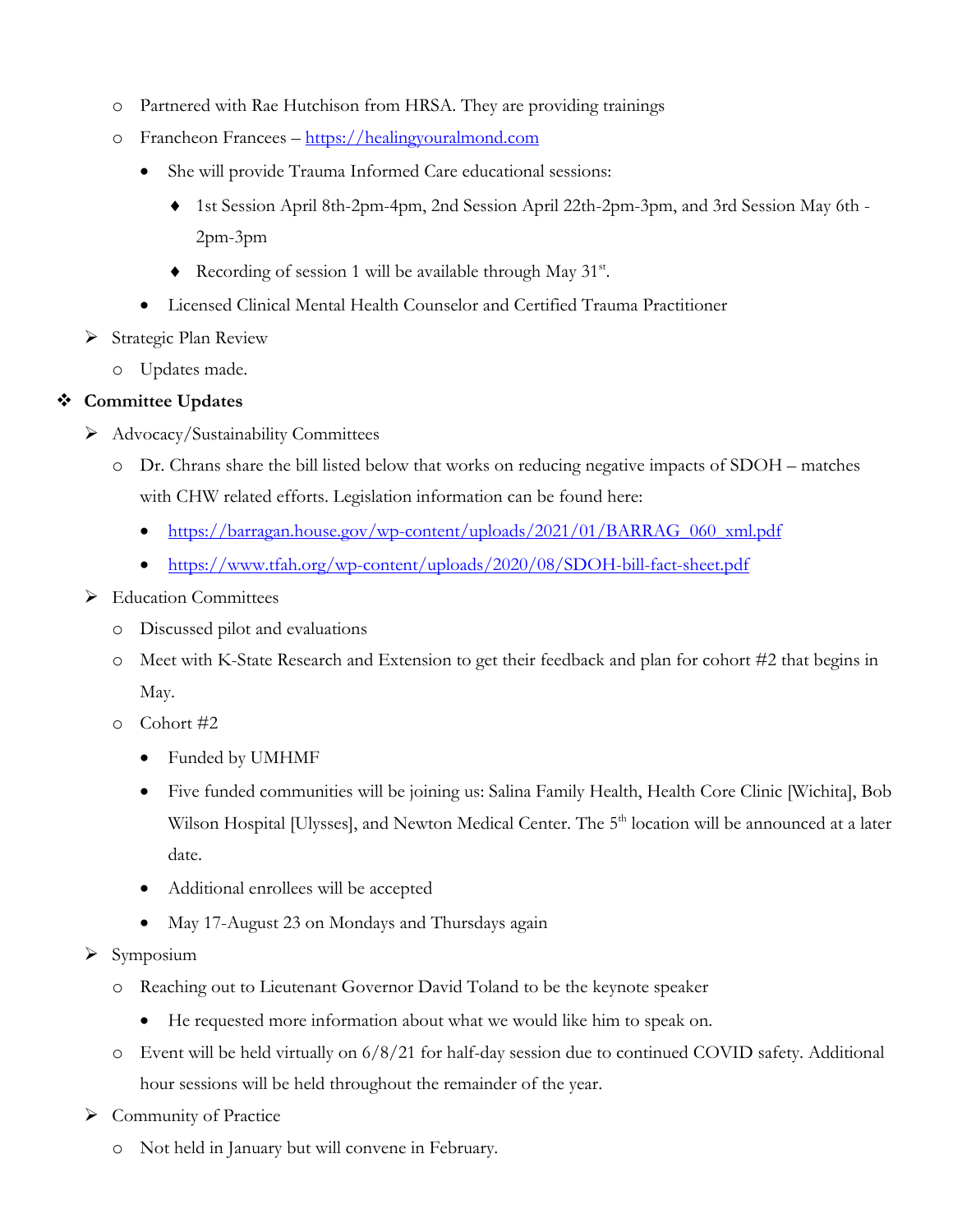o Nutrition by Dr. Sandy Procter from Kansas State University at the request of the CHWs.

#### **Regional Representative Updates**

- Northeast Kansas & Southern Plains Tribal Health Board
	- o Olivia will be on leave at the end of February.
	- o SPTHB Conference will be shared after the tribes have been offered a chance to register.
	- o Do you know of a tribal member of a Kansas Tribe or a Tribal member?
		- Indian Health Service or Tribal Health Center call and ask for vaccination schedule as they are all different.
		- Varied responses on vaccination acceptance in tribes.
		- Urban Indian Health Institute video explaining how COVID is still spreading:
			- $\triangleleft$  [https://uihi.org](https://uihi.org/)
			- ♦ [https://spthb.org](https://spthb.org/)
- $\triangleright$  Southwest Kansas
	- o Working on community-related vaccine efforts
	- o Video shared:<https://m.youtube.com/channel/UC3R5HOv4ay7EiUZppUFNZcg/videos>
	- o Flyers with QR code for Finney County will be shared. You are welcome to share flyers but will need to remove QR code.
	- o Also handing out care packages with school age children and finding that families need hand soap.
	- o If CHWs would like Mental Health First Aid training, Beth Koksal and Callie Dyer are available to train face-to-face. Not specific to healthcare providers. There is also an English/Spanish version available. They would like to train someone in this version in Finney County. Previously trained school nurses, police department, hospital staff, and school administrators in MHFA. Next they will train sheriff's office, corrections, Highway Patrol, judicial system, and Emergency Management System.

## **KDHE Support Staff Updates**

> KDHE Certification Work Group

## **Next Steps**

- o Alissa will follow-up with Dr. Solano to determine topics of additional sessions.
	- Send out request to participants/CHWs for additional topics.
- o CEI staff see updates on strategic plan for action steps.
- o Update website with resources listed above.

### **Next Meetings**

(1st Wednesday of each month – 1pm-3pm)

Wednesday, March 3, 2021 Wednesday, April 7, 2021 Wednesday, May 5, 2021

Wednesday, June 2, 2021 Wednesday, July 7, 2021 Wednesday, August 4, 2021